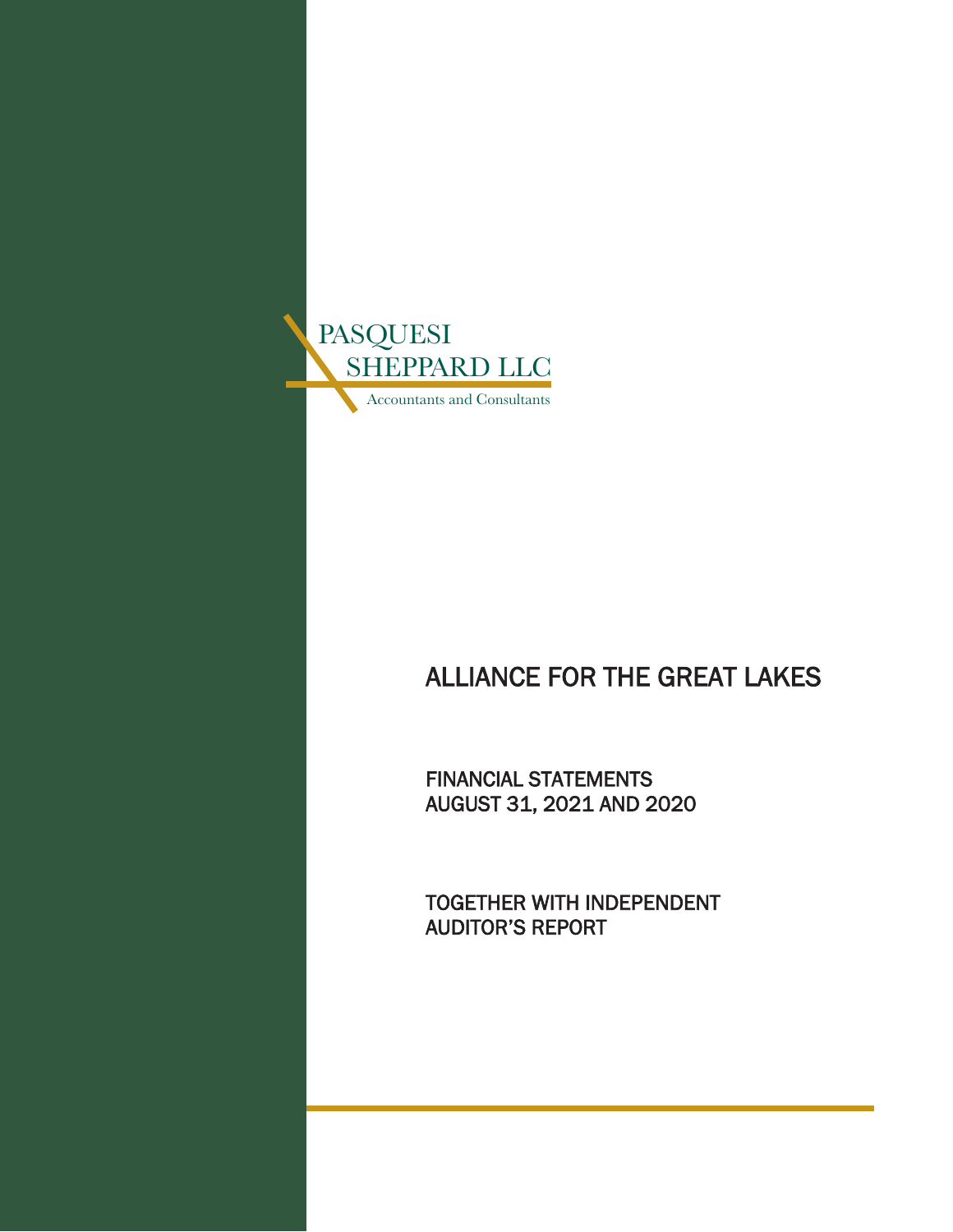

### INDEPENDENT AUDITOR'S REPORT

TO THE BOARD OF DIRECTORS ALLIANCE FOR THE GREAT LAKES

We have audited the accompanying financial statements of Alliance for the Great Lakes (a not-forprofit corporation), which comprise the statement of financial position as of August 31, 2021, and the related statements of activities, functional expenses, and cash flows for the year then ended, and the related notes to the financial statements.

#### Management's Responsibility for the Financial Statements

Management is responsible for the preparation and fair presentation of these financial statements in accordance with accounting principles generally accepted in the United States of America; this includes the design, implementation, and maintenance of internal control relevant to the preparation and fair presentation of financial statements that are free from material misstatement, whether due to fraud or error.

#### Auditor's Responsibility

Our responsibility is to express an opinion on these financial statements based on our audit. We conducted our audit in accordance with auditing standards generally accepted in the United States of America. Those standards require that we plan and perform the audit to obtain reasonable assurance about whether the financial statements are free from material misstatement.

An audit involves performing procedures to obtain audit evidence about the amounts and disclosures in the financial statements. The procedures selected depend on the auditor's judgment, including the assessment of the risks of material misstatement of the financial statements, whether due to fraud or error. In making those risk assessments, the auditor considers internal control relevant to the entity's preparation and fair presentation of the financial statements in order to design audit procedures that are appropriate in the circumstances, but not for the purpose of expressing an opinion on the effectiveness of the entity's internal control. Accordingly, we express no such opinion. An audit also includes evaluating the appropriateness of accounting policies used and the reasonableness of significant accounting estimates made by management, as well as evaluating the overall presentation of the financial statements.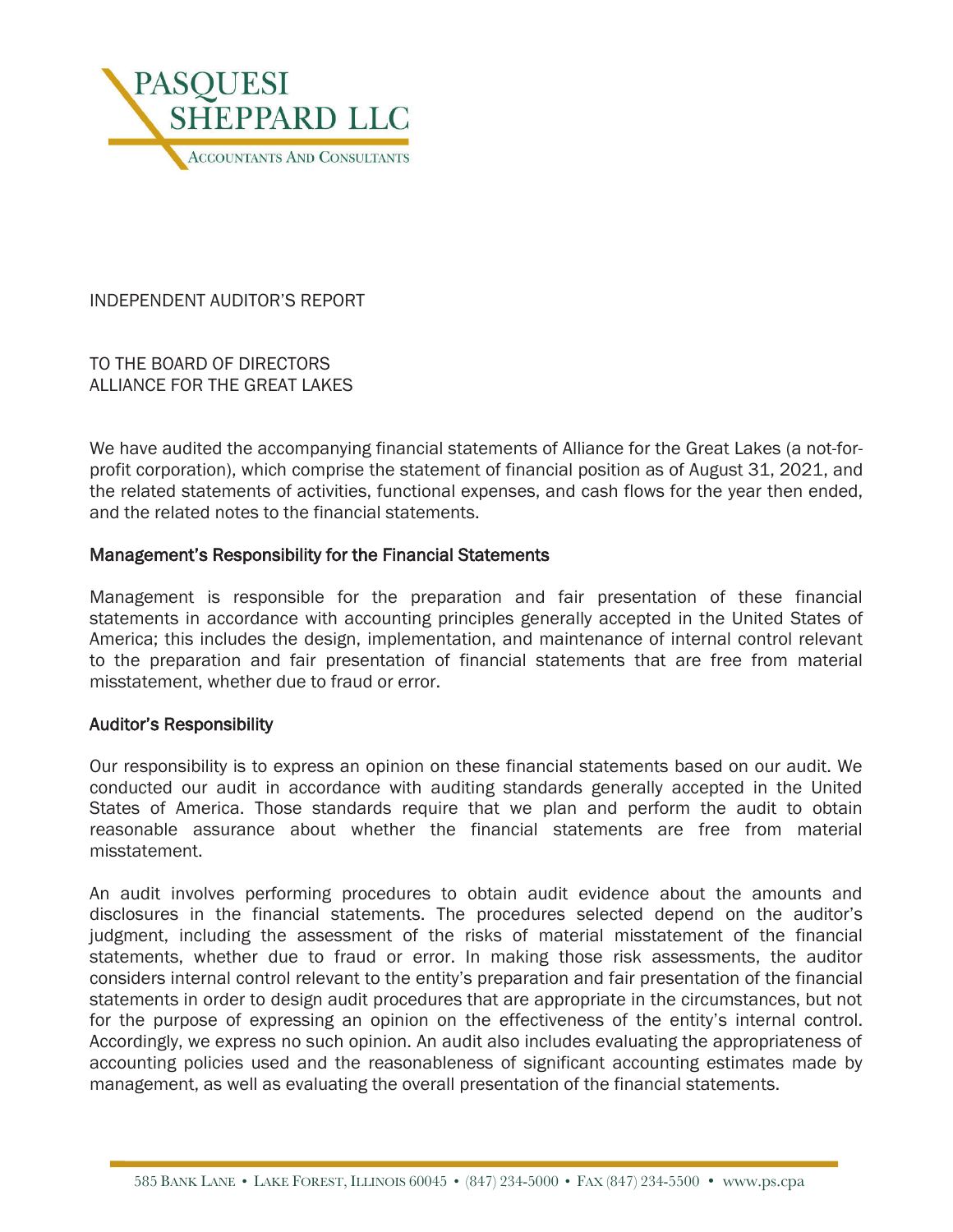We believe that the audit evidence we have obtained is sufficient and appropriate to provide a basis for our audit opinion.

# **Opinion**

In our opinion, the financial statements referred to above present fairly, in all material respects, the financial position of Alliance for the Great Lakes as of August 31, 2021, and the changes in its net assets and its cash flows for the year then ended in accordance with accounting principles generally accepted in the United States of America.

#### Report on Summarized Comparative Information

We have previously audited the Alliance for the Great Lakes 2020 financial statements, and we expressed an unmodified audit opinion on those audited financial statements in our report dated November 23, 2020. In our opinion, the summarized comparative information presented herein as of and for the year ended August 31, 2020, is consistent, in all material respects, with the audited financial statements from which it has been derived.

Pasquesi Thygand LLC

Pasquesi Sheppard LLC Lake Forest, Illinois

November 4, 2021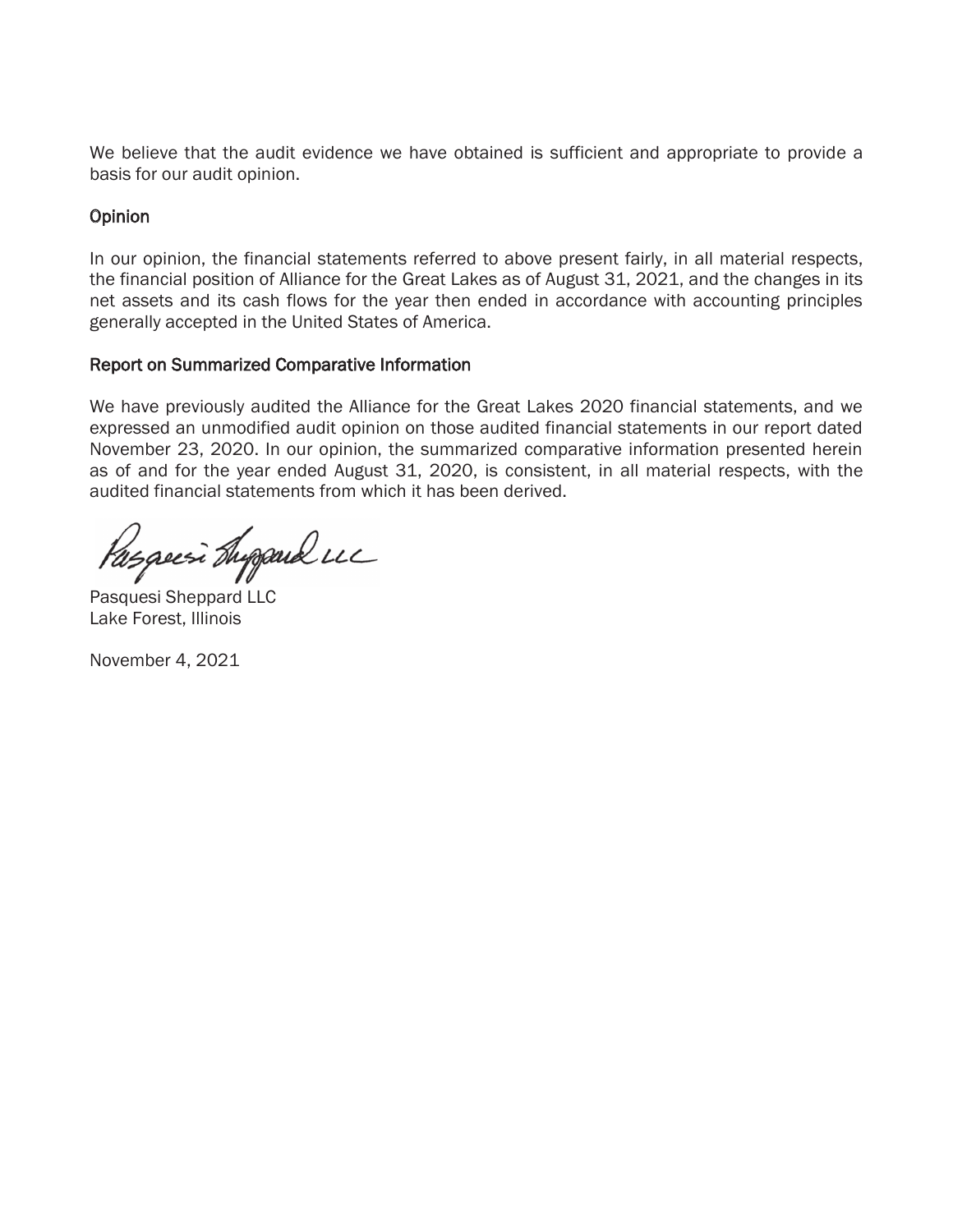#### STATEMENTS OF FINANCIAL POSITION

# AUGUST 31, 2021 AND 2020

#### **ASSETS**

|                                                |               | 2021      | 2020            |
|------------------------------------------------|---------------|-----------|-----------------|
| <b>CURRENT:</b>                                |               |           |                 |
| Cash and cash equivalents -                    |               |           |                 |
| Unrestricted                                   | \$            | 4,133,289 | \$<br>2,130,788 |
| Restricted                                     |               | 601,122   | 831,808         |
| Investments                                    |               | 1,592,097 | 1,322,610       |
| Accounts receivable                            |               | 44,188    | 17,793          |
| Current portion of contributions receivable    |               | 529,387   | 1,926,297       |
| Prepaid expenses and other assets              |               | 56,566    | 31,354          |
| Total current assets                           | \$            | 6,956,649 | \$<br>6,260,650 |
| <b>NONCURRENT:</b>                             |               |           |                 |
| Noncurrent portion of contributions receivable | \$            | 50,000    | \$<br>29,350    |
| Security deposits                              |               | 26,025    | 26,025          |
| Property and equipment, net                    |               | 117,429   | 149,656         |
| Total noncurrent assets                        | \$            | 193,454   | \$<br>205,031   |
| <b>Total assets</b>                            | \$            | 7,150,103 | \$<br>6,465,681 |
| <b>LIABILITIES AND NET ASSETS</b>              |               |           |                 |
| <b>CURRENT LIABILITIES:</b>                    |               |           |                 |
| Accounts payable                               | \$            | 112,228   | \$<br>149,186   |
| Accrued expenses and other liabilities         |               | 183,756   | 204,928         |
| Current portion of note payable                |               | 800,246   | 11,918          |
| Current portion of deferred obligation         |               | 19,278    | 15,891          |
| <b>Total current liabilities</b>               | $\frac{1}{2}$ | 1,115,508 | \$<br>381,923   |
| <b>NONCURRENT LIABILITIES:</b>                 |               |           |                 |
| Noncurrent portion of note payable             | \$            |           | \$<br>390,395   |
| Noncurrent portion of accrued liabilities      |               | 25,000    |                 |
| Noncurrent portion of deferred obligation      |               | 32,696    | 51,974          |
| <b>Total noncurrent liabilities</b>            | \$            | 57,696    | \$<br>442,369   |
| <b>Total liabilities</b>                       | $\pmb{\$}$    | 1,173,204 | \$<br>824,292   |
| <b>NET ASSETS:</b>                             |               |           |                 |
| Without donor restrictions                     | \$            | 4,796,390 | \$<br>2,853,934 |
| With donor restrictions                        |               | 1,180,509 | 2,787,455       |
| Total net assets                               | \$            | 5,976,899 | \$<br>5,641,389 |
| Total liabilities and net assets               | \$            | 7,150,103 | \$<br>6,465,681 |

The accompanying notes are an integral part of these financial statements.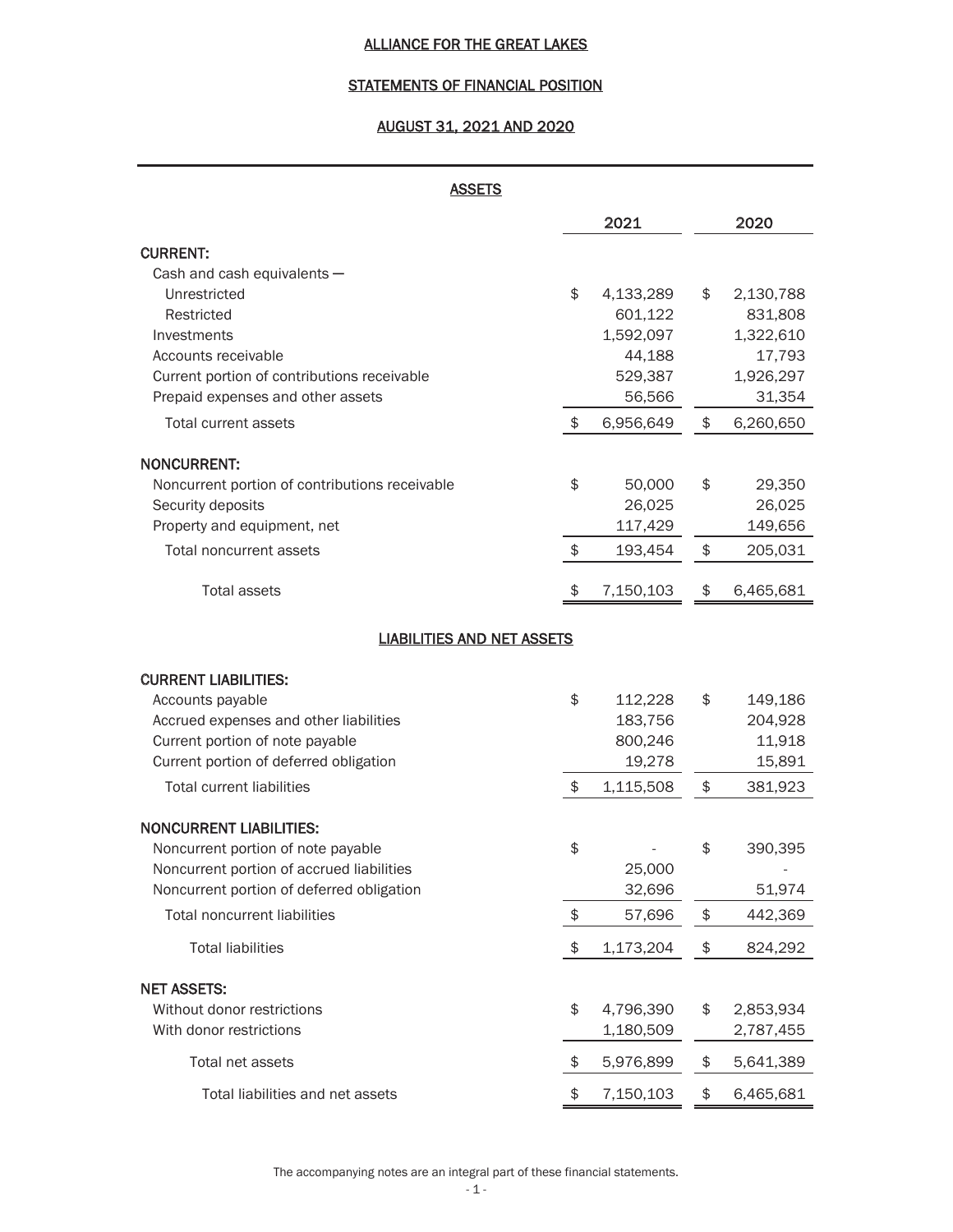#### STATEMENTS OF ACTIVITIES

#### FOR THE YEAR ENDED AUGUST 31, 2021

#### WITH SUMMARIZED FINANCIAL INFORMATION FOR AUGUST 31, 2020

|                                        |     | <b>Without Donor</b><br><b>Restrictions</b> | <b>With Donor</b><br><b>Restrictions</b><br>Total |    |           | 2020            |
|----------------------------------------|-----|---------------------------------------------|---------------------------------------------------|----|-----------|-----------------|
| <b>REVENUES:</b>                       |     |                                             |                                                   |    |           |                 |
| Grants                                 | \$  | 651,803                                     | \$<br>916,006                                     | \$ | 1,567,809 | \$<br>1,936,402 |
| Contributed goods and services         |     | 12,738                                      |                                                   |    | 12,738    | 13,480          |
| Contributions                          |     | 1,034,619                                   |                                                   |    | 1,034,619 | 2,049,757       |
| Contracts                              |     | 175.991                                     |                                                   |    | 175.991   | 35,134          |
| <b>Fundraising events</b>              |     | 101,853                                     |                                                   |    | 101,853   | 56,917          |
| Investment return                      |     | 312,682                                     |                                                   |    | 312,682   | 137,354         |
| Contributed securities                 |     | 571,840                                     |                                                   |    | 571,840   | 91,735          |
| Net assets released from restrictions  |     | 2,522,952                                   | (2,522,952)                                       |    |           |                 |
| <b>Total revenues</b>                  | \$  | 5,384,478                                   | \$<br>(1,606,946)                                 | \$ | 3,777,532 | \$<br>4,320,779 |
| <b>EXPENSES:</b>                       |     |                                             |                                                   |    |           |                 |
| Program services                       | \$  | 2,617,000                                   | \$                                                | \$ | 2,617,000 | \$<br>2,892,267 |
| Management and general                 |     | 442,325                                     |                                                   |    | 442,325   | 386,188         |
| Fundraising                            |     | 382,697                                     |                                                   |    | 382,697   | 382,753         |
|                                        |     |                                             |                                                   |    |           |                 |
| Total expenses                         | \$. | 3,442,022                                   | \$                                                | \$ | 3,442,022 | \$<br>3,661,208 |
| <b>CHANGE IN NET ASSETS</b>            | \$  | 1,942,456                                   | \$<br>(1,606,946)                                 | \$ | 335,510   | \$<br>659,571   |
| <b>NET ASSETS AT BEGINNING OF YEAR</b> |     | 2,853,934                                   | 2,787,455                                         |    | 5,641,389 | 4,981,818       |
| <b>NET ASSETS AT END OF YEAR</b>       | \$  | 4,796,390                                   | \$<br>1,180,509                                   | \$ | 5,976,899 | \$<br>5,641,389 |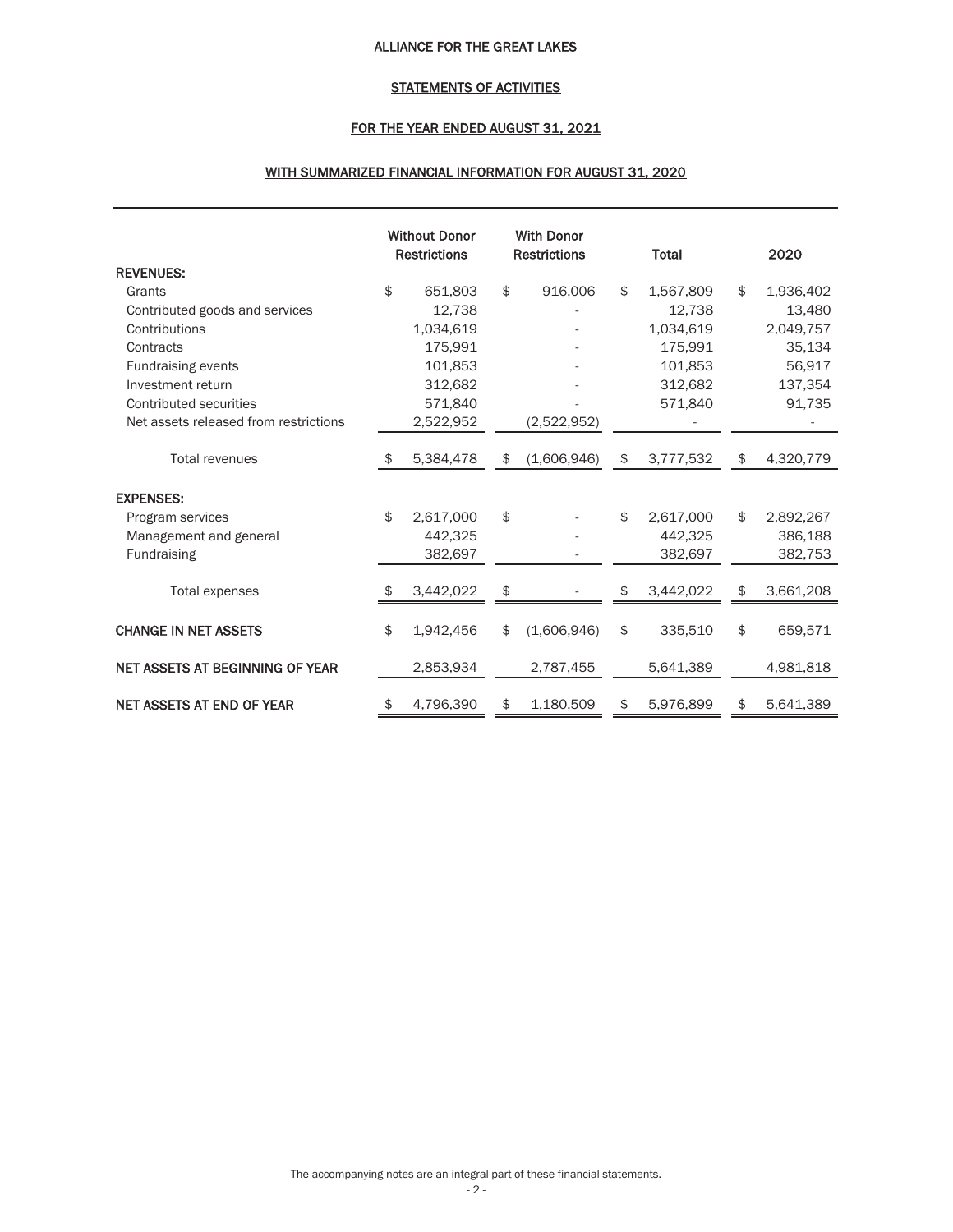#### STATEMENTS OF FUNCTIONAL EXPENSES

#### FOR THE YEAR ENDED AUGUST 31, 2021

#### WITH SUMMARIZED FINANCIAL INFORMATION FOR AUGUST 31, 2020

|                                  | Program         |             | Management |                    |         |                 |                 |
|----------------------------------|-----------------|-------------|------------|--------------------|---------|-----------------|-----------------|
|                                  | <b>Services</b> | and General |            | <b>Fundraising</b> | Total   | 2020            |                 |
| <b>Salaries</b>                  | \$<br>1,366,920 | \$          | 295,767    | \$                 | 225,567 | \$<br>1,888,254 | \$<br>1,928,246 |
| Payroll taxes                    | 110,358         |             | 21,987     |                    | 18,211  | 150,556         | 146,841         |
| Employee benefits                | 145,571         |             | 28,836     |                    | 24,022  | 198,429         | 202,904         |
| Consultants                      | 635,525         |             | 5,533      |                    | 20,179  | 661,237         | 747,644         |
| Contributed goods and services - |                 |             |            |                    |         |                 |                 |
| Marketing & other                | 12,738          |             |            |                    |         | 12,738          | 11,379          |
| Fundraising                      |                 |             |            |                    |         |                 | 2,101           |
| Occupancy costs                  | 175,475         |             | 27,830     |                    | 25,190  | 228,495         | 237,858         |
| Professional services            |                 |             | 25,500     |                    |         | 25,500          | 27,500          |
| <b>Supplies</b>                  | 29,491          |             | 1,708      |                    | 2,324   | 33,523          | 55,466          |
| Printing and reproduction        | 22,215          |             | 28         |                    | 9,767   | 32,010          | 26,230          |
| Conferences and events           | 27,073          |             | 559        |                    | 14,858  | 42,490          | 82,485          |
| Travel, lodging and meals        | 851             |             | 13         |                    | 627     | 1,491           | 50,387          |
| Postage and shipping             | 12,642          |             | 493        |                    | 4,624   | 17,759          | 9,454           |
| Depreciation                     | 47,694          |             | 7,565      |                    | 6,847   | 62,106          | 64,099          |
| Telephone and internet           | 18,905          |             | 2,998      |                    | 2,714   | 24,617          | 29,714          |
| Other                            | 3,453           |             | 22,226     |                    | 26,606  | 52,285          | 31,514          |
| Equipment and software rental    | 8,089           |             | 1,282      |                    | 1,161   | 10,532          | 7,386           |
| <b>Total functional expenses</b> | \$<br>2,617,000 | \$          | 442,325    | \$                 | 382,697 | \$<br>3,442,022 | \$<br>3,661,208 |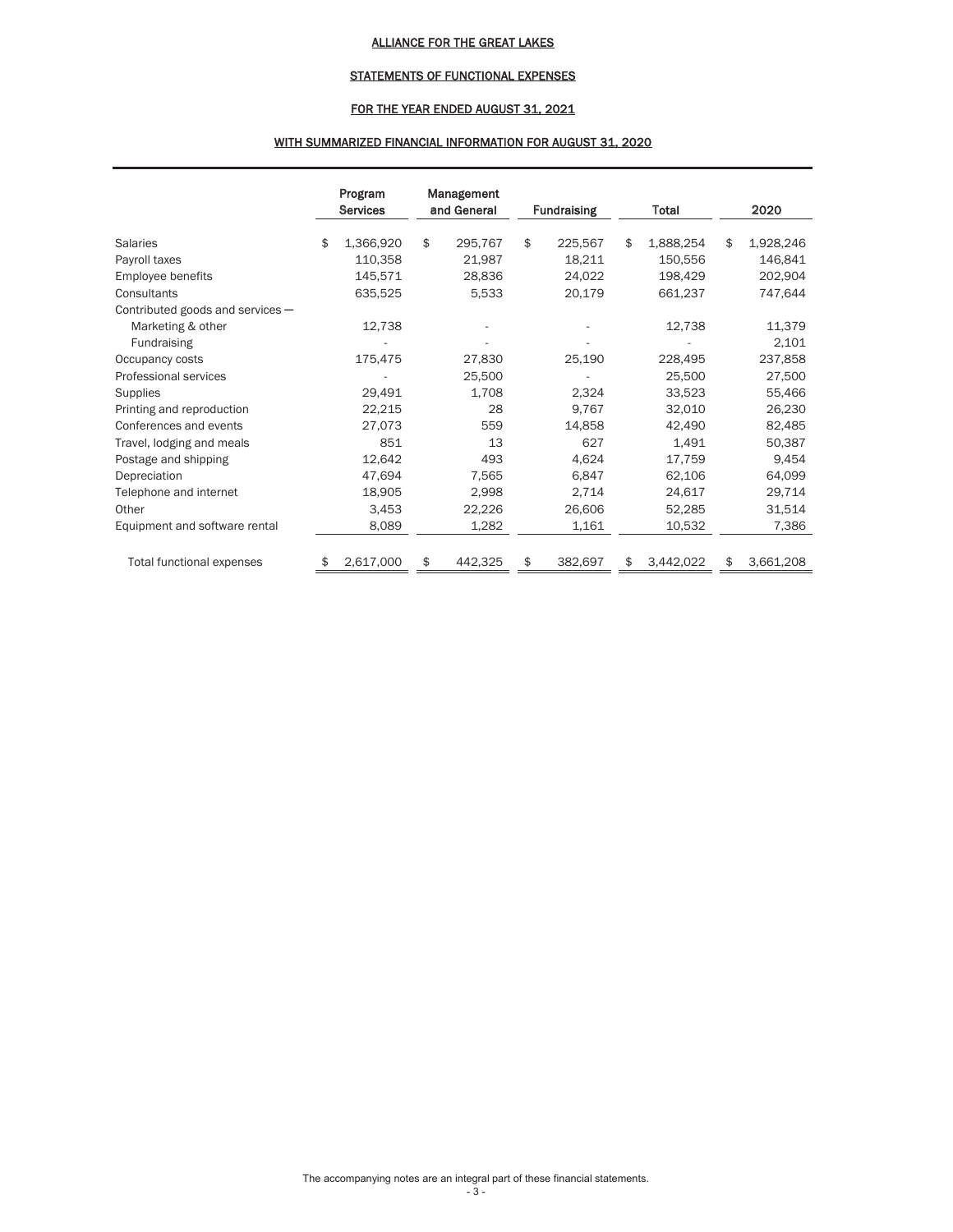#### STATEMENTS OF CASH FLOWS

#### FOR THE YEARS ENDED AUGUST 31, 2021 AND 2020

|                                                           | 2021 |             |               | 2020       |  |  |
|-----------------------------------------------------------|------|-------------|---------------|------------|--|--|
| <b>CASH FLOWS FROM OPERATING ACTIVITIES:</b>              |      |             |               |            |  |  |
| Change in net assets                                      | \$   | 335,510     | \$            | 659,571    |  |  |
| Adjustments to reconcile changes in net assets            |      |             |               |            |  |  |
| to net cash provided by (used for) operating activities - |      |             |               |            |  |  |
| Depreciation                                              |      | 62,106      |               | 64,099     |  |  |
| Realized and unrealized net gain on investments           |      | (284, 039)  |               | (104, 348) |  |  |
| Changes in operating assets and liabilities -             |      |             |               |            |  |  |
| Accounts receivable                                       |      | (26, 395)   |               | 53,244     |  |  |
| Contributions receivable                                  |      | 1,376,260   |               | (880, 800) |  |  |
| Contributions receivable - change in discount             |      |             |               | (9,647)    |  |  |
| Prepaid expenses and other assets                         |      | (25, 212)   |               | 30,843     |  |  |
| Accounts payable                                          |      | (36,958)    |               | (30, 802)  |  |  |
| Accrued expenses and other liabilities                    |      | 3,828       |               | 85,802     |  |  |
| Deferred rent obligation                                  |      | (15, 891)   |               | (12,503)   |  |  |
| Net cash provided by (used for) operating activities      | \$   | 1,389,209   | $\frac{1}{2}$ | (144, 541) |  |  |
| CASH FLOWS FROM INVESTING ACTIVITIES:                     |      |             |               |            |  |  |
| Purchase of investments                                   | \$   | (1,018,053) | \$            | (753, 556) |  |  |
| Contributed investments                                   |      | (571, 840)  |               | (91, 735)  |  |  |
| Proceeds from sale of investments                         |      | 1,604,445   |               | 894,720    |  |  |
| Purchase of property and equipment                        |      | (29, 879)   |               | (139,007)  |  |  |
| Net cash used for investing activities                    | \$   | (15, 327)   | \$            | (89, 578)  |  |  |
|                                                           |      |             |               |            |  |  |
| <b>CASH FLOWS FROM FINANCING ACTIVITIES:</b>              |      |             |               |            |  |  |
| Proceeds from notes payable                               | \$   | 397,933     | \$            | 402,313    |  |  |
| CHANGE IN CASH AND CASH EQUIVALENTS                       | \$   | 1,771,815   | \$            | 168,194    |  |  |
| CASH AND CASH EQUIVALENTS AT BEGINNING OF YEAR            |      | 2,962,596   |               | 2,794,402  |  |  |
| CASH AND CASH EQUIVALENTS AT END OF YEAR                  | \$   | 4,734,411   | \$            | 2,962,596  |  |  |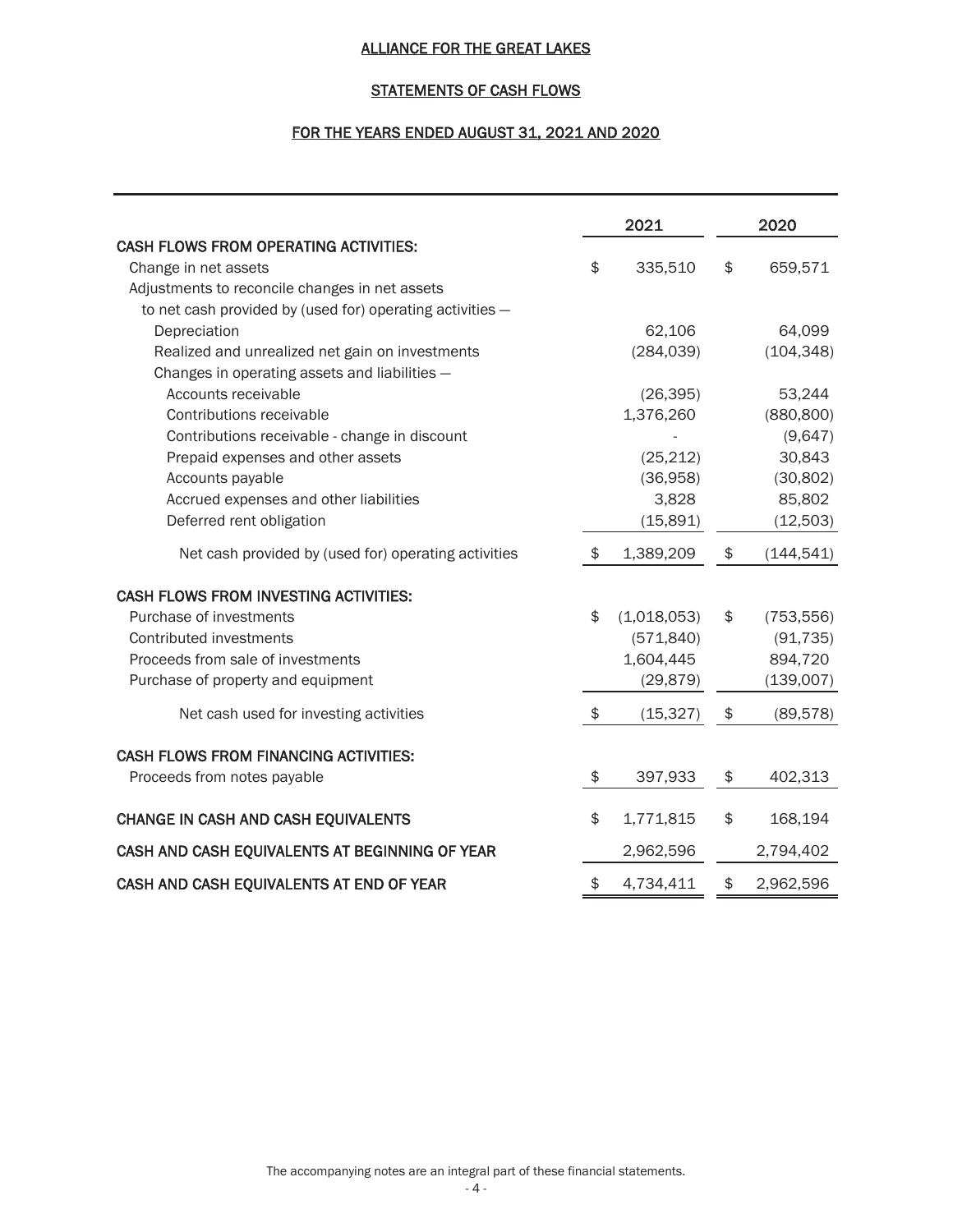# NOTES TO FINANCIAL STATEMENTS

# AUGUST 31, 2021 AND 2020

### (1) DESCRIPTION OF THE ALLIANCE:

Alliance for the Great Lakes (the Alliance) believes that Great Lakes water belongs to all people who live in the Great Lakes region, and that healthy, clean and accessible water is a right for all life. As an Illinois not-for-profit corporation serving the Great Lakes, the Alliance adheres to the highest principles of fiscal stewardship in building and maintaining support for its work. The all-volunteer professional board of directors provides consistent oversight of the Alliance's strategic and financial commitments. The Alliance concentrates its efforts in four main areas:

*Clean Water for People*: The Alliance for the Great Lakes advocates for safe, clean and accessible water for people across the region and works extensively with community groups, government agencies and elected officials to solve clean water problems. We successfully advanced a federal policy agenda to increase funding and shift policy toward eliminating drinking water contaminants such as lead and rebuild the infrastructure that can prevent sewage overflows. We also secured a dramatic increase in funding for the Great Lakes Restoration Initiative over the next five years, which provides for cleanup of contaminated sites and fish and wildlife habitat restoration. In Illinois, the Alliance worked to overhaul zoning rules that have led to decades of pollution for residents of Calumet River and Lake Michigan neighborhoods. In Detroit, we educated community members and local officials on causes of catastrophic flooding and sewage overflows, and advanced policy in support of nature-based solutions to alleviate these problems. In Cleveland, we worked with dozens of partners across the Cleveland area to produce a Candidate Education platform and Residential Education toolkit, which served as nonpartisan information sources to highlight water issues in advance of municipal elections in November. Finally, we convened the first Environmental Justice Policy Forum in Ohio to support and organize people of color working in the environmental field.

*Aquatic Invasive Species*: Aquatic invasive species (AIS) pose a serious threat to the economy and outdoor way of life in the Great Lakes, and the Alliance advocates for solutions that prevent the introduction of AIS into the Lakes. The Alliance scored a major victory in securing funding and policy changes at the federal and state levels to begin Preconstruction, Engineering and Design on the Brandon Road Lock & Dam project near Joliet, Illinois. This project is the most important and effective deterrent against invasive carp from entering the Great Lakes. The Alliance helped secure the signature of Governor Pritzker on the Design Agreement for the project and worked to ensure an intergovernmental agreement between Illinois and Michigan was finalized to ensure funding from these states. The Alliance also rejected the insufficient proposed federal regulations of cargo ship ballast water, another major source of AIS. U.S. EPA failed to put forward a strong regulation in 2020. The Alliance asked the administration to rewrite the regulations more in-line with Canadian regulations that would protect the Great Lakes from ballast water pollution in both marine and freshwater ships.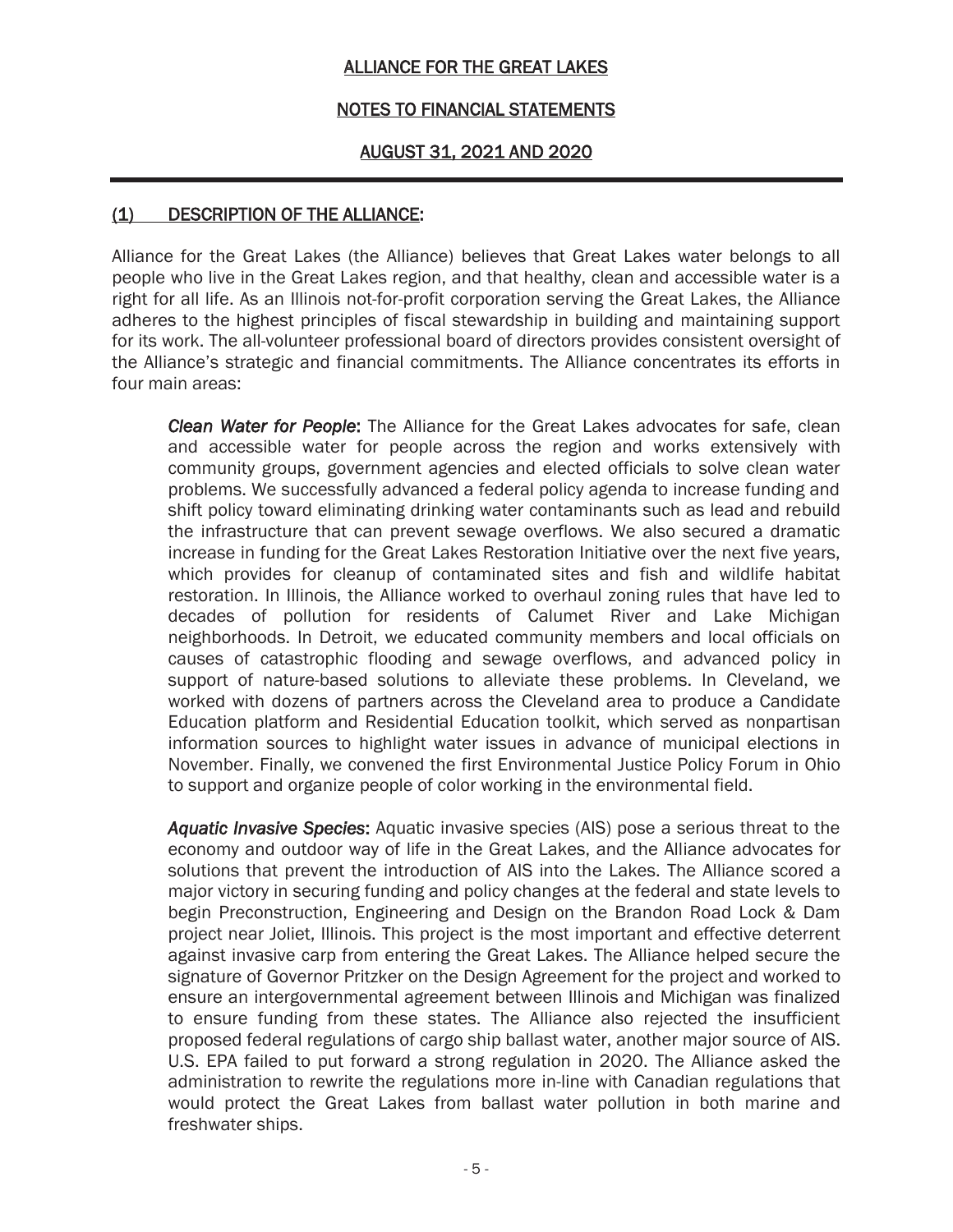### NOTES TO FINANCIAL STATEMENTS

# AUGUST 31, 2021 AND 2020

*Agriculture and Water:* Nonpoint source runoff from agriculture is one of the greatest threats to clean water in the lakes across the region. Agricultural pollution leads to harmful algae blooms, some of which are toxic, and dead zones in the water, and have become so bad that they pose a risk to the drinking water of millions of people. The Alliance focuses its work on this issue in the western Lake Erie basin and the Lower Fox River watershed around Green Bay in Wisconsin because these are the most significant areas of agricultural pollution in the Great Lakes. In western Lake Erie, the Alliance is extensively engaged in the creations of regulations and a "Total Maximum Daily Load" plan that will assign pollution reduction needs and responsibilities across millions of acres in the western Lake Erie watershed. We are also working to increase the representation of communities impacted by agricultural pollution in state policy making, as these communities are often located dozens or hundreds of miles from the source of the pollution. In Wisconsin, the Alliance facilitates a coalition of agricultural, research, county government, and environmental stakeholders in creating a shared framework of governance to reduce phosphorus pollution entering the Lower Fox River and Green Bay. This group recently submitted its first Cost to Comply report, which details the investment needed and parties to be held accountable to make these needed reductions occur.

Communications & Engagement: The Alliance works through a variety of programs to engage members of the public to become more active advocates for the Great Lakes. In 2021, the Alliance celebrated the 30<sup>th</sup> Anniversary of its Adopt-a-Beach program, which engages more than 15,000 volunteers across all five Great Lakes, removing tens of thousands of pounds of litter each year. Across the 30-year history of this program, the Alliance has engaged more than 200,000 volunteers in this effort. The Alliance continued to provide advanced training to its Alliance Ambassadors, who work across the region to communicate the highlights of the Alliance's programming at public engagement events. In early 2021, the Alliance released a set of top five priorities for both the Biden administration and members of Congress, highlighting the most urgent environmental needs to be addressed at the federal level, and wrote extensively on our federal Great Lakes agenda in media outlets across the region.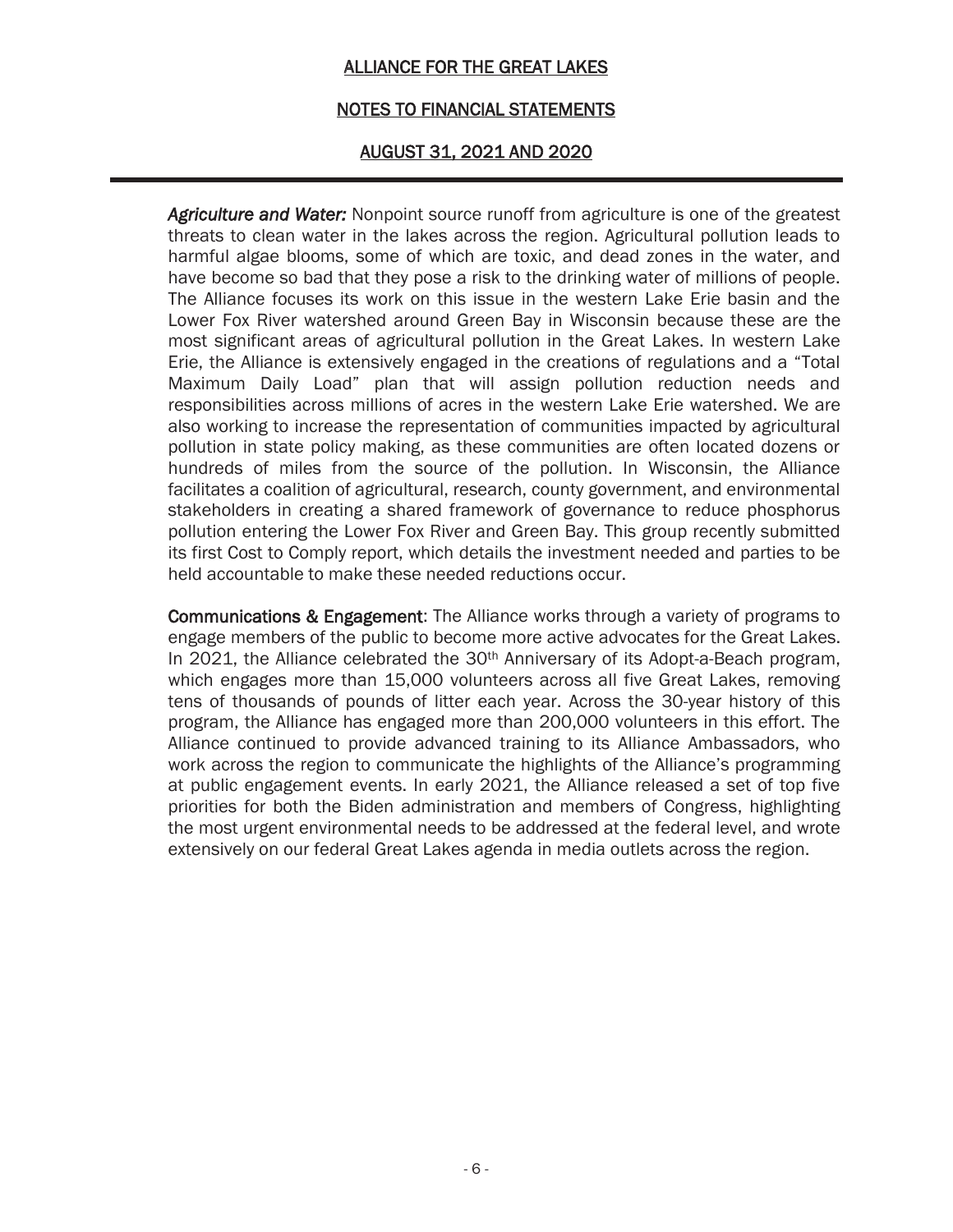# NOTES TO FINANCIAL STATEMENTS

# AUGUST 31, 2021 AND 2020

#### (2) ACCOUNTING POLICIES AND PRACTICES:

The financial statements of the Alliance have been prepared on the accrual basis of accounting. The following is a summary of the major accounting policies and practices of the Alliance, which affect significant elements of the accompanying financial statements:

#### Change in Accounting Principle —

In May 2014 the Financial Accounting Standards Board (FASB) issued Accounting Standards Update (ASU) No. 2014-09, "Revenue from Contracts with Customers (Topic 606)". The ASU and all subsequently issued clarifying ASUs replaced most existing revenue recognition guidance in U.S. Generally Accepted Accounting Principles (GAAP). The ASU also requires an entity to recognize the amount of revenue to which it expects to be entitled for the transfer of promised goods or services to customers. The Alliance adopted the new standard effective September 1, 2020, the first day of the Alliance's fiscal year using the full retrospective method.

There was no impact to retained earnings as of September 1, 2020, or to revenue for the year ended August 31, 2021, after adopting the ASU, as revenue recognition and timing of revenue did not change as a result of implementing the new ASU.

#### Financial Statement Presentation —

The Alliance prepares its financial statements to present its financial position and activities based on the existence or absence of donor-imposed restrictions as follows:

- Net assets without donor restrictions represent funds, which are available for the Alliance to utilize, at the discretion of management and the Board of Directors, in any of its programs or supporting activities.
- Net assets with donor restrictions are resources that are subject to donorimposed restrictions. Some restrictions are temporary in nature, such as those that are restricted by a donor for use for a particular purpose or in a particular future period. Other restrictions may be perpetual in nature, such as those that the donor stipulates that resources be maintained in perpetuity.

#### Cash Equivalents —

For purposes of the statement of cash flows, the Alliance considers liquid investments with an initial maturity of three months or less to be cash equivalents.

The following table reconciles the cash on the statement of financial position to the statement of cash flows: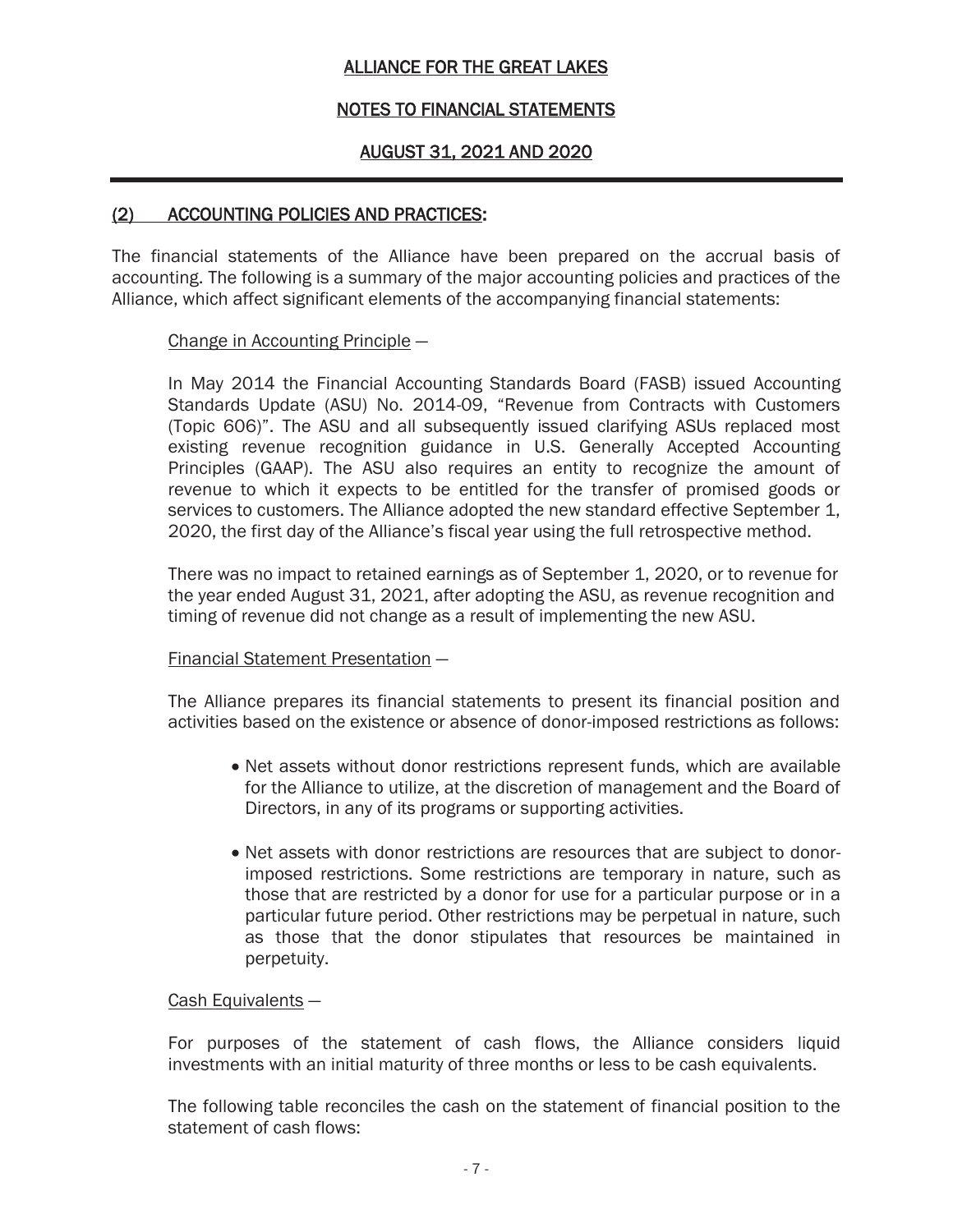# NOTES TO FINANCIAL STATEMENTS

# AUGUST 31, 2021 AND 2020

|                                      | 2021                 | 2020                      |
|--------------------------------------|----------------------|---------------------------|
| Restricted cash<br>Unrestricted cash | 601,122<br>4,133,289 | 831,808<br>£<br>2,130,788 |
| Total cash                           | \$4,734,411          | \$2,962,596               |

#### Investments —

Under GAAP, the Alliance reports investments in marketable securities with readily determinable fair values in the statement of financial position. The Alliance states its investments at fair value based on closing prices reported on the active market on which the individual securities are traded, or the net value of shares held in the case of mutual funds. The Alliance records purchases and sales of securities on a tradedate basis. Unrealized gains and losses are included in the change in net assets.

#### Fair Value Measurements —

The Alliance follows GAAP, which has established a framework for measuring fair value. That framework provides a fair value hierarchy that prioritizes the inputs to valuation techniques used to measure fair value. The hierarchy gives the highest priority to unadjusted quoted prices in active markets for identical assets or liabilities (Level 1 measurements) and the lowest priority to unobservable inputs (Level 3 measurements). The three levels of the fair value hierarchy under GAAP are as follows:

- *Level 1 –* Inputs to the valuation methodology are unadjusted quoted prices for identical assets or liabilities in active markets that the Alliance has the ability to access.
- *Level 2 –* Inputs to the valuation methodology include:
	- Ouoted prices for similar assets or liabilities in active markets.
	- Ouoted prices for identical or similar assets or liabilities in inactive markets.
	- Inputs other than quoted prices that are observable for the asset or liability.
	- Inputs that are derived principally from or corroborated by observable market data by correlation or other means.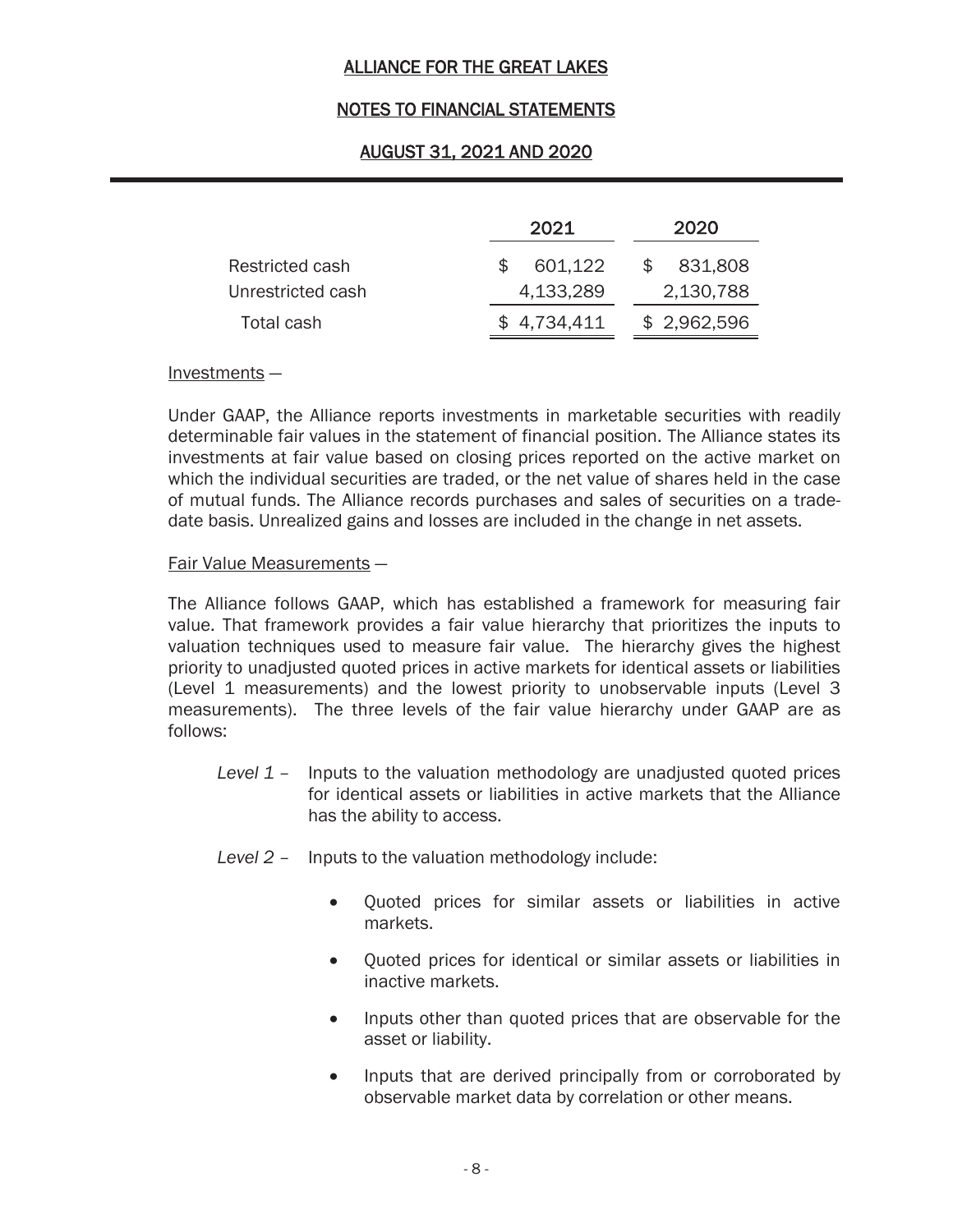### NOTES TO FINANCIAL STATEMENTS

# AUGUST 31, 2021 AND 2020

If the asset or liability has specified (contractual) term, the Level 2 input must be observable for substantially the full term of the asset or liability.

*Level 3 –* Inputs to the valuation methodology are unobservable and significant to the fair value measurement.

GAAP bases the fair value measurement level of the assets or liabilities within the fair value hierarchy on the lowest level of any input that is significant to the fair value measurement. Valuation techniques used need to maximize the use of observable inputs and minimize the use of unobservable inputs.

#### Accounts and Contributions Receivable —

Management states accounts and contributions receivable at the amounts it expects to collect. Management records an allowance for doubtful accounts if deemed necessary by its historical experience with collection and analysis of current economic conditions.

#### Property and Equipment —

The Alliance carries property and equipment at cost or fair value for contributed items, net of accumulated depreciation. Management computes depreciation on a straight-line basis over the useful lives of the assets, which are typically three or five years or the remaining lease term in the case of leasehold improvements. The Alliance capitalizes additions with a cost in excess of \$1,000 and a useful life greater than one year. The Alliance expenses the cost of maintenance, repairs, and minor improvements, which do not extend the useful life of the asset, as incurred.

#### Website Development Costs —

The Alliance accounts for website development costs as capital assets and amortizes them on a straight-line method over their estimated useful lives of three years. The Alliance expenses costs related to the planning stage of development projects as well as ongoing website operating and support costs as incurred.

#### Grants and Contributions —

The Alliance recognizes the full amount of the grants and contributions received in the year that the donor contributed them as support without donor restrictions or with donor restrictions, depending on the existence and/or nature of any donor restrictions.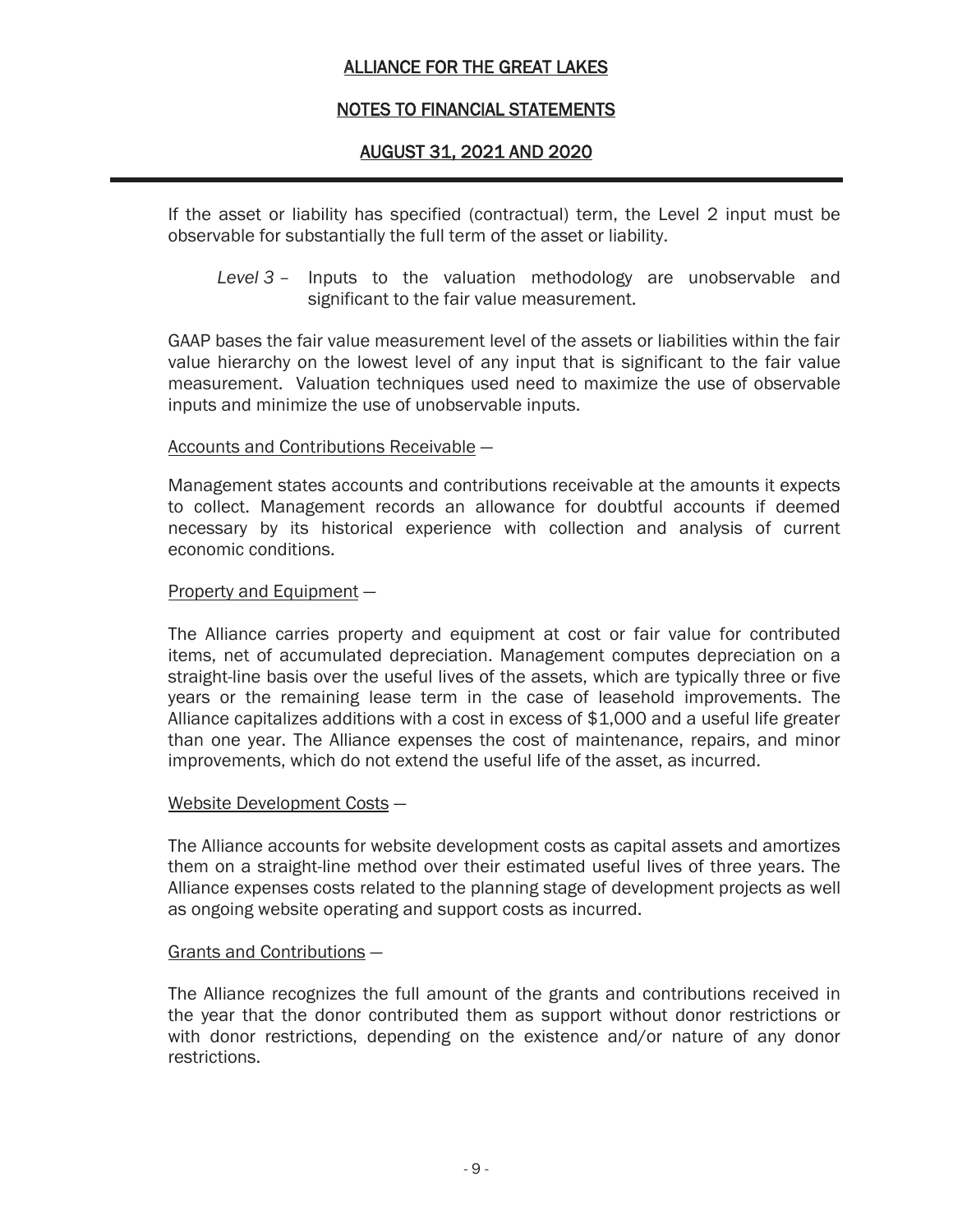# NOTES TO FINANCIAL STATEMENTS

# AUGUST 31, 2021 AND 2020

The Alliance reports gifts of cash and other assets as with donor restrictions if they are received with donor-imposed stipulations that limit the use of donated assets. When a donor restriction expires, or a stipulated time restriction ends, net assets with donor restrictions are reclassified to net assets without donor restrictions and reported in the statements of activities as net assets released from restrictions. The Alliance calculates releases from restrictions based on personnel and other costs charged to projects funded by restricted contributions and grants.

#### Contributed Goods and Services —

The Alliance records non-cash contributions at their estimated fair market value at the date of the contribution. The Alliance recognizes the monetary value of contributed services that represents specialized skills as revenue. The Alliance does not assign monetary value to the work of volunteers who perform unspecialized tasks, as it is not practical to estimate the value of volunteer activity accurately.

#### Contracts —

For purposes of the statement of activities, contracts are grants that the Alliance considers exchange transactions. Accordingly, the Alliance recognizes contract revenue when it has performed the services or fulfilled the conditions of the agreement. The Alliance recognizes a liability for funds received where conditions have yet to be satisfied at year-end.

#### Allocation of Expenses —

The Alliance incurs costs that provide program, fundraising, and general and administrative benefit. Directly identifiable expenses are charged to programs and supporting services. Management charges joint functional expenses to programs and support services based on periodic time and expense studies.

#### Use of Estimates —

The preparation of financial statements, in conformity with GAAP, requires management to make estimates and assumptions. These estimates and assumptions affect the reported amounts of assets and liabilities at the date of the financial statements, the disclosures of contingent assets and liabilities at the date of the financial statements and the reported amounts of revenues and expenses during the reporting period. Actual results could differ from those estimates.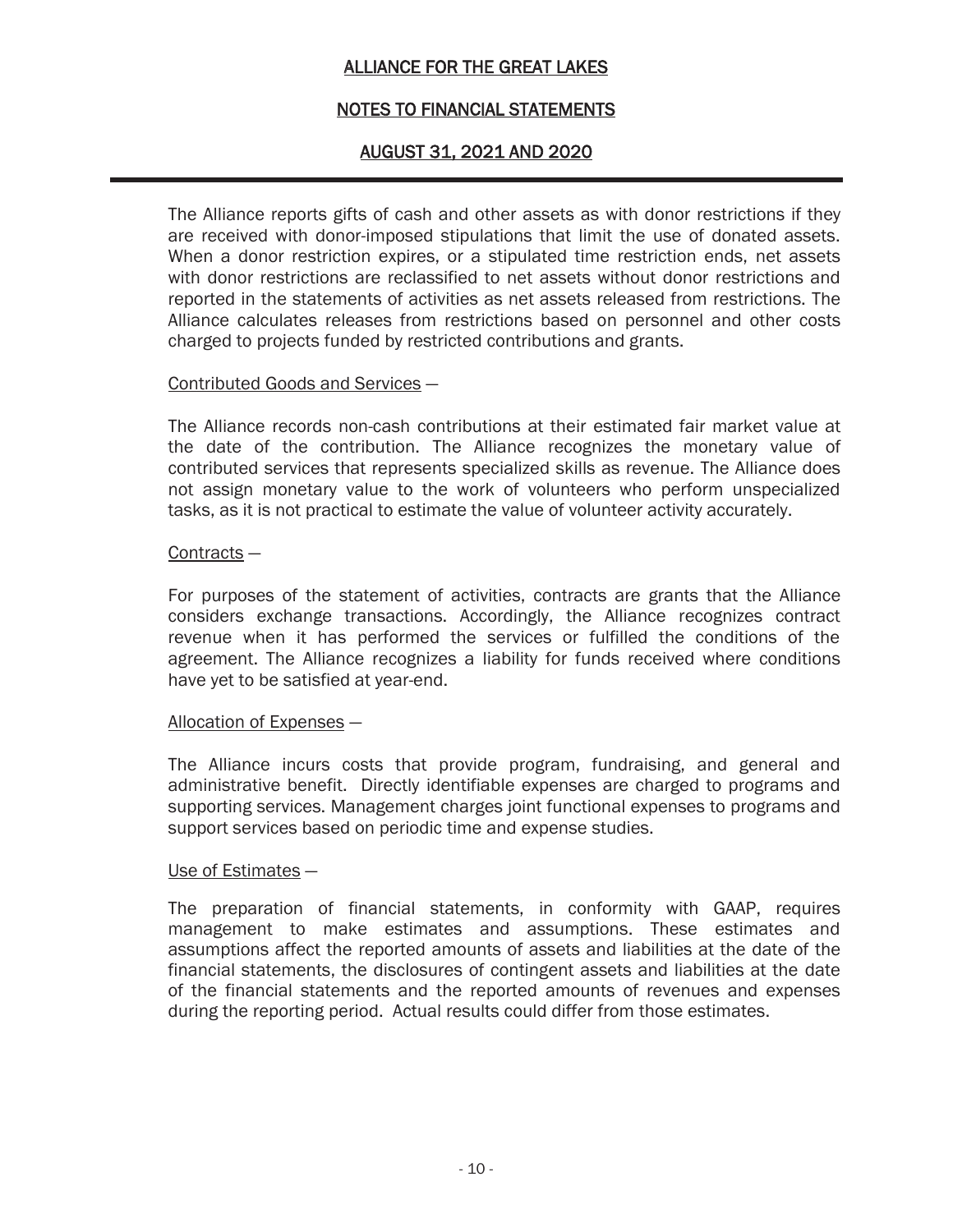# NOTES TO FINANCIAL STATEMENTS

# AUGUST 31, 2021 AND 2020

#### Prior Period Information –

The financial statements include certain prior year summarized comparative information in total but not by net asset class. Such information does not include sufficient detail to constitute a presentation in conformity with GAAP. Accordingly, such information should be read in conjunction with the organization's financial statements for the year ended August 31, 2020, from which the summarized information was derived.

#### (3) INVESTMENTS:

Investments consisted of the following as of August 31:

|                                                            | 2021                      | 2020                 |
|------------------------------------------------------------|---------------------------|----------------------|
| Equity mutual funds<br>Bonds and fixed income mutual funds | \$1,192,274<br>399.823    | \$980,089<br>342,521 |
|                                                            |                           |                      |
|                                                            | $$1,592,097$ $$1,322,610$ |                      |

Cash held in the investment account as of August 31, 2021 and 2020, was \$1,810,104 and \$1,191,655, respectively.

Investment return consisted of the following for the years ended August 31:

|                                  |     | 2021    | 2020          |
|----------------------------------|-----|---------|---------------|
| Realized and unrealized net gain |     |         |               |
| on investments                   | \$. | 284,039 | \$<br>104,348 |
| Interest and dividends           |     | 28,643  | 33,006        |
|                                  | \$. | 312,682 | \$<br>137,354 |

Investment fees consisted of \$9,878 and \$6,778 for the years ending August 31, 2021 and 2020, respectively.

# (4) FAIR VALUE MEASUREMENTS:

Management has determined that all investments held by the Alliance are level 1 assets within the fair value hierarchy based on the lowest level of input that is significant to the fair value measurement.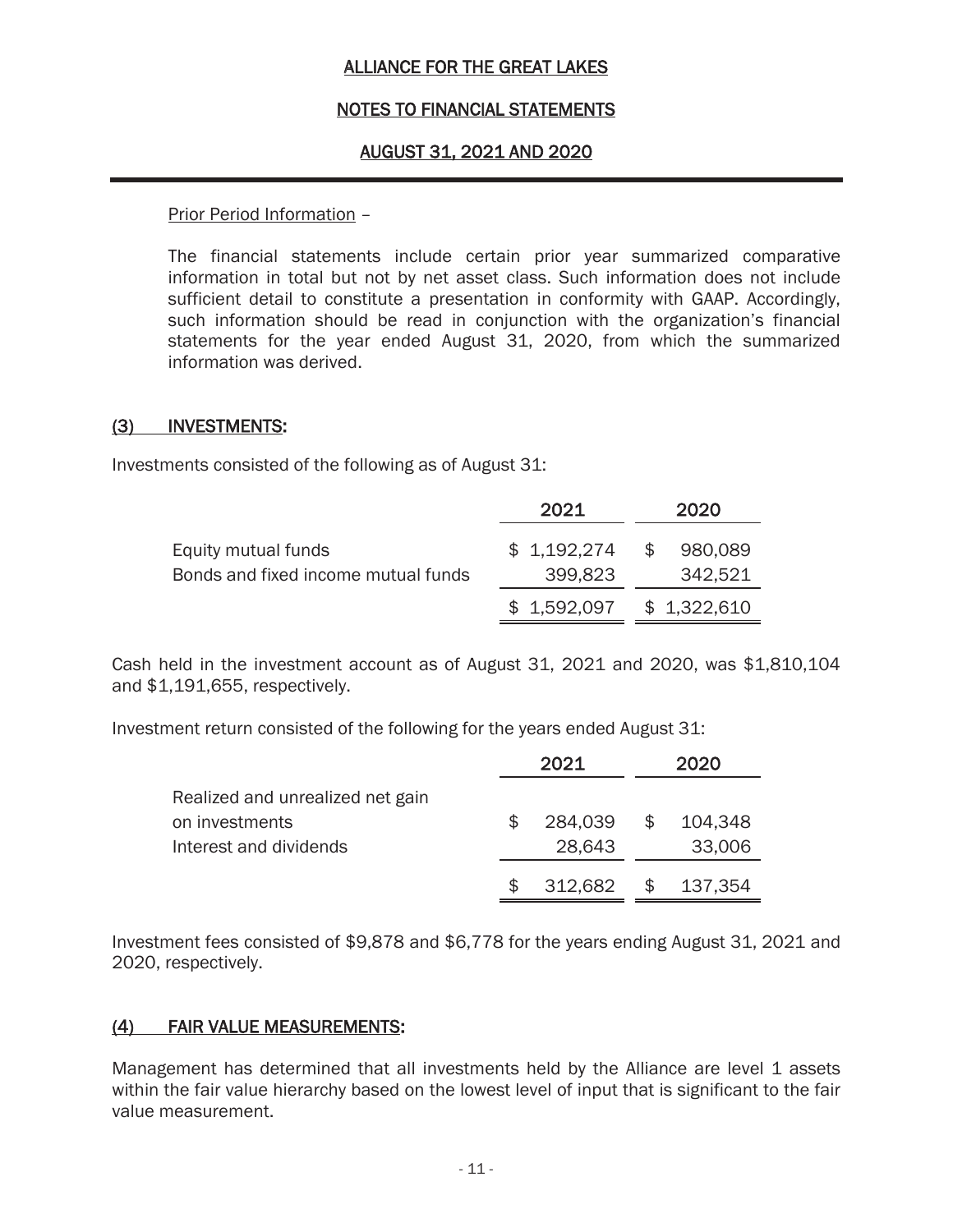# NOTES TO FINANCIAL STATEMENTS

# AUGUST 31, 2021 AND 2020

### (5) ALLOWANCE FOR DOUBTFUL ACCOUNTS:

Management considers receivables fully collectible. Accordingly, there was no allowance for doubtful accounts at August 31, 2021 and 2020.

#### (6) CONTRIBUTIONS RECEIVABLE:

Contributions receivable relate to amounts receivable under unconditional grants from private foundations and other entities. Included in contributions receivable in the accompanying statements of financial position are the following unconditional pledges at August 31:

|                                | 2021    | 2020        |
|--------------------------------|---------|-------------|
| Amounts due in:                |         |             |
| Less than one year             | 529,387 | \$1,926,297 |
| One to five years              | 50,000  | 29,350      |
|                                |         |             |
| Total contributions receivable | 579,387 | \$1,955,647 |
|                                |         |             |

# (7) PROPERTY AND EQUIPMENT:

Property and equipment consisted of the following as of August 31:

|                                 | 2021                       | 2020 |                      |  |  |
|---------------------------------|----------------------------|------|----------------------|--|--|
| Website development costs       | \$<br>79,800               | \$   | 79,800               |  |  |
| Leasehold improvements          | 32,948                     |      | 32,948               |  |  |
| Furniture and equipment         | 409,176                    |      | 379,296              |  |  |
| Less - Accumulated depreciation | \$<br>521,924<br>(404,495) | \$   | 492,044<br>(342,388) |  |  |
|                                 | \$<br>117,429              | \$.  | 149,656              |  |  |

Depreciation expense was \$62,106 and \$64,099 for the years ended August 31, 2021 and 2020, respectively.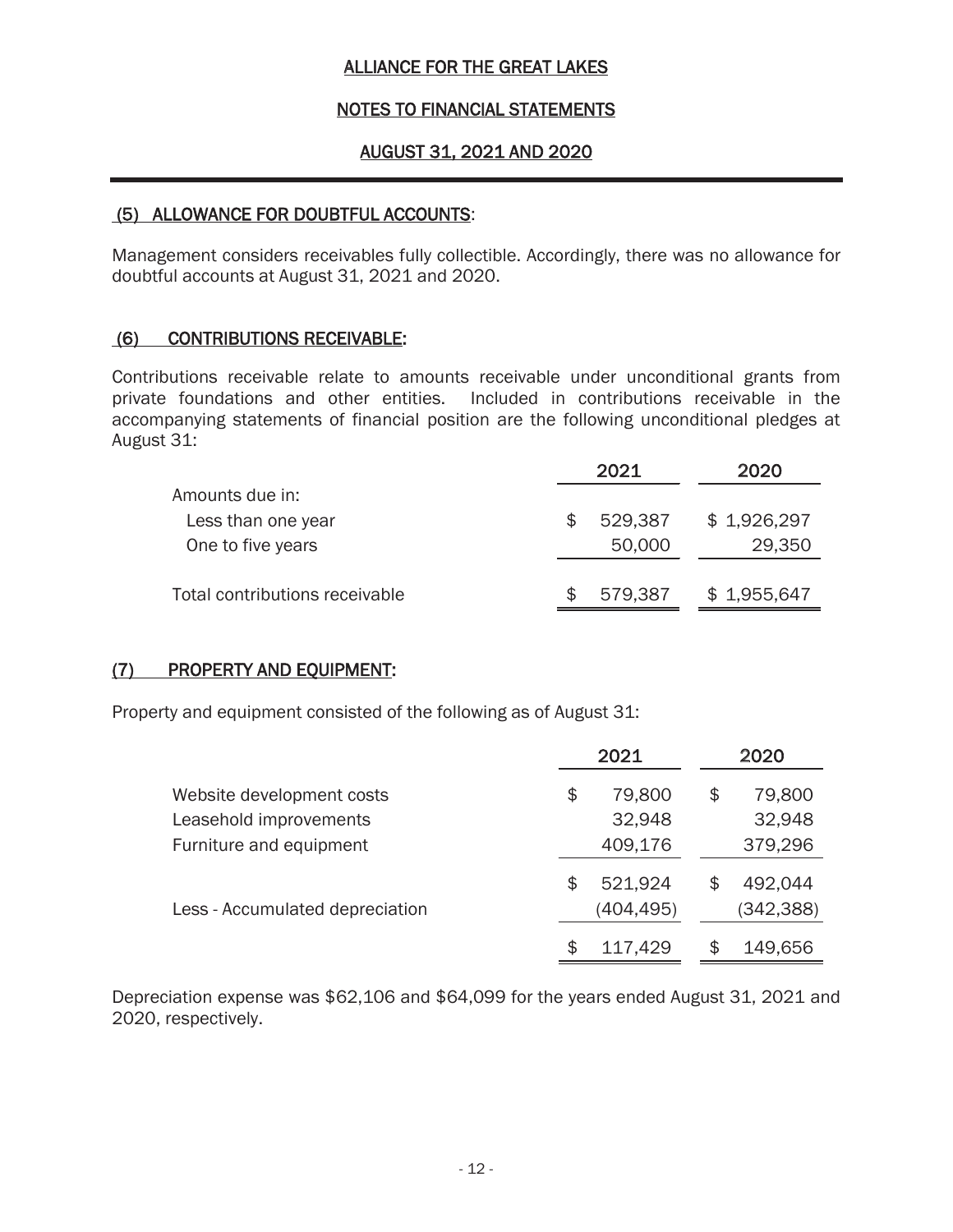# NOTES TO FINANCIAL STATEMENTS

# AUGUST 31, 2021 AND 2020

### (8) NOTE PAYABLE:

On April 24, 2020, the Alliance received a loan of \$402,313 under the Small Business Administration's Paycheck Protection Program. Subsequent to August 31, 2021, the Alliance was notified that \$366,841 of the balance was forgiven by the Small Business Administration. The Alliance then remitted the remaining balance of \$35,472.

On April 5, 2021, the Alliance received an additional loan of \$397,933 under the Small Business Administration's Paycheck Protection Program. Under the terms of the loan, the balance will be fully forgiven provided the Alliance meets the relevant requirements. These requirements include limitations on how the funds may be spent, with the majority of the funds required to be spent on payroll and employee benefits. The Alliance intends to apply for loan forgiveness during the year ending August 31, 2022. The Alliance expects that all or substantially all of the loan will be forgiven as management believes the Alliance has complied with the relevant requirements. Any amounts not forgiven would bear interest at 1%.

# (9) DEFERRED RENT OBLIGATION:

The Alliance recognizes rent expense by the straight-line method over the terms of its lease. In connection with its lease detailed in Note 12, the lessor granted the Alliance rent abatement for initial months of the lease agreement. Accordingly, the Alliance recorded a liability for deferred rent.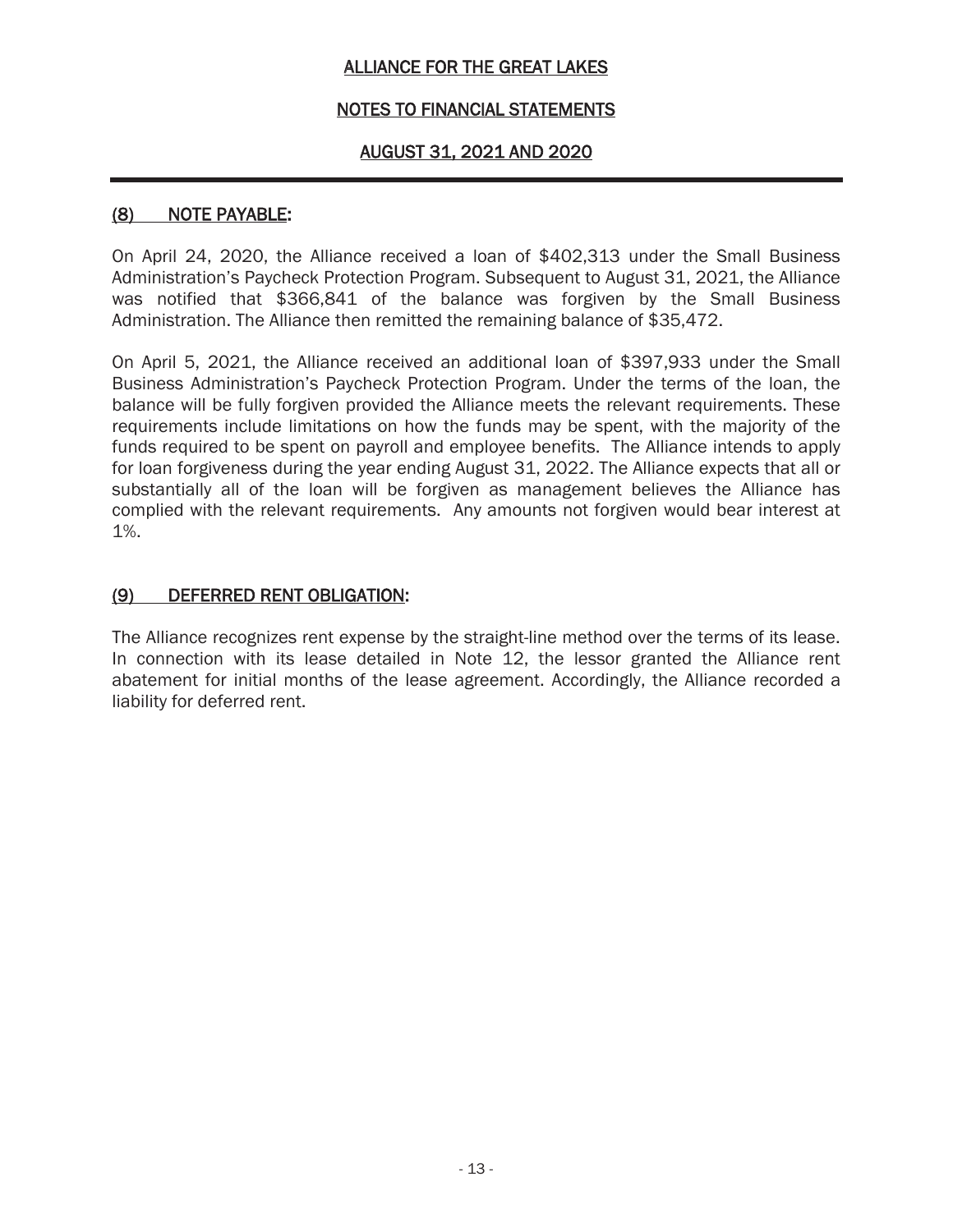# NOTES TO FINANCIAL STATEMENTS

# AUGUST 31, 2021 AND 2020

#### (10) ENDOWMENT AND BOARD-DESIGNATED FUNDS:

The Lee Botts Endowment (the Endowment) is a board-designated fund named for the Alliance's founder and is included in net assets without donor restrictions. The Alliance held the majority of the assets of the fund in a separate investment account, which the board designated for the long-term purposes of the Alliance. The fund is conservatively invested in money market funds, fixed income mutual funds, and equity mutual funds in order to preserve purchasing power. The Alliance may use investment income for general operating purposes. The Alliance may use principal of the Endowment, including any net appreciation, for general operating purposes upon approval by seventy-five percent of the Board of Directors. Changes in the endowment net assets are as follows for the years ended August 31:

|                                   | 2021        | 2020        |
|-----------------------------------|-------------|-------------|
| Net assets, beginning of the year | \$1,349,598 | \$1,189,337 |
| Contributions                     | 4,044       | 34,308      |
| Net appreciation                  | 277,753     | 102,352     |
| Interest and dividends            | 28,281      | 30,203      |
| Investment fees                   | (9,703)     | (6,602)     |
| Net assets, end of the year       | \$1,649,973 | \$1,349,598 |

# (11) NET ASSETS WITH DONOR RESTRICTIONS:

Net assets with donor restrictions arise primarily from grants received from private foundations to support various environmental projects. The Alliance held net assets with donor restrictions in cash and cash equivalents as well as receivables at August 31, 2021 and 2020. During the years ended August 31, 2021 and 2020, the Alliance released net assets with donor restrictions of \$2,522,952 and \$1,512,883, respectively, from donor restriction by incurring charges that satisfied the restrictions specified by the donors.

As of August 31, 2021, the Alliance had not received any gifts, which the donor stipulated must be maintained in perpetuity.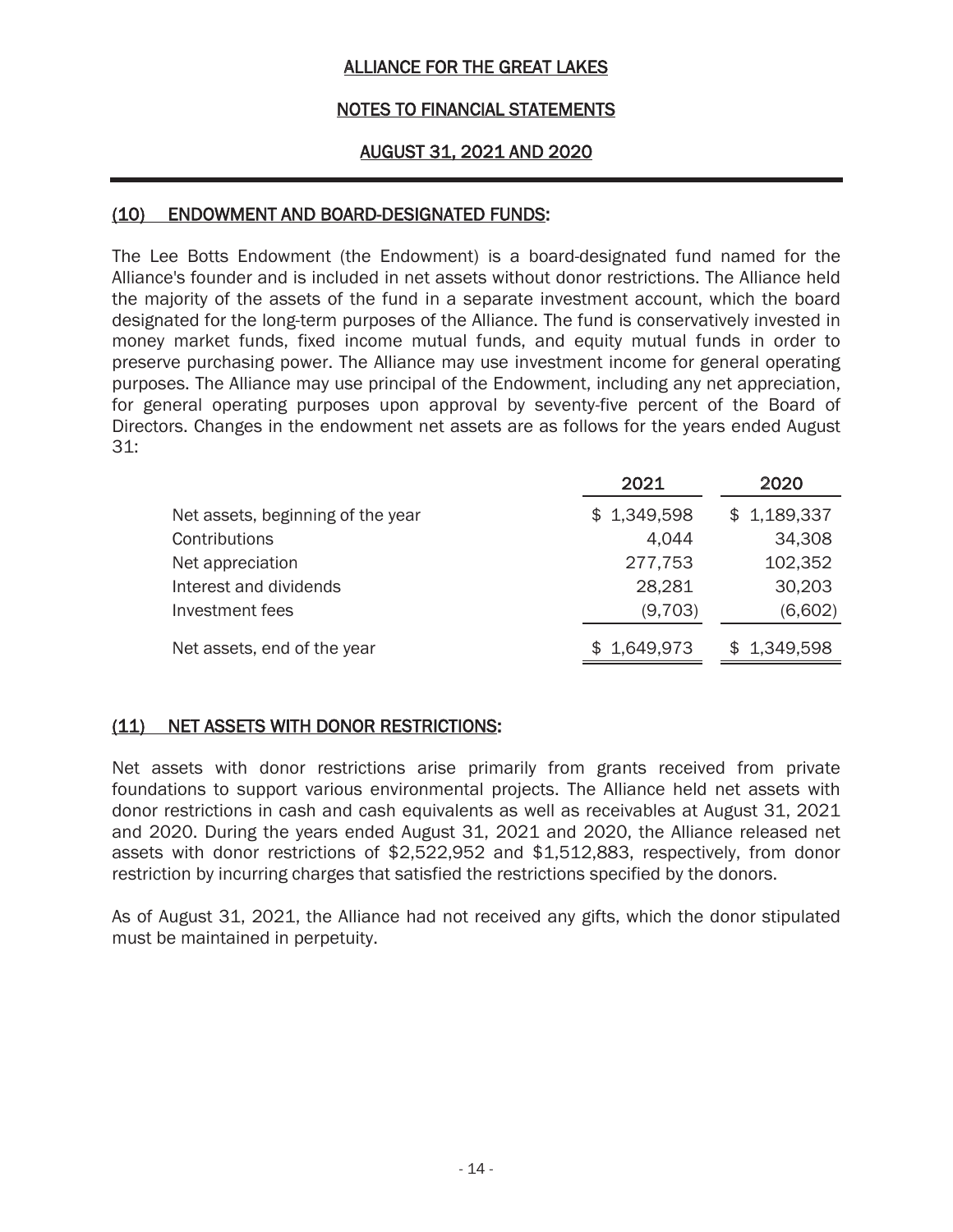### NOTES TO FINANCIAL STATEMENTS

# AUGUST 31, 2021 AND 2020

#### (12) 0PERATING LEASES:

The Alliance entered into an operating lease that commenced in February 2014 to lease office space in Chicago, Illinois until 2024. Expense recognized under this lease was approximately \$228,000 and \$238,000 for the years ended August 31, 2021 and 2020, respectively. Future minimum payments under the Chicago lease as of August 31, 2021, are as follows:

| 2022                         | S   | 106,972 |
|------------------------------|-----|---------|
| 2023                         |     | 110,360 |
| 2024                         |     | 46,571  |
| Total minimum lease payments | \$. | 263,903 |

#### (13) JOINT COSTS:

The Alliance allocated the following joint costs for the years ended August 31, 2021 and 2020:

|                               | Program<br><b>Services</b> |         | Management<br>and General |    | <b>Fundraising</b> | Total |         | 2020         |
|-------------------------------|----------------------------|---------|---------------------------|----|--------------------|-------|---------|--------------|
| Consultants                   | \$                         | 34,885  | \$<br>5,533               | \$ | 5.008              | \$    | 45.426  | \$<br>57,328 |
| Occupancy costs               |                            | 175,475 | 27,830                    |    | 25,190             |       | 228.495 | 237,858      |
| Supplies                      |                            | 10.767  | 1,708                     |    | 1,545              |       | 14,020  | 7,366        |
| Printing and reproduction     |                            | 178     | 28                        |    | 26                 |       | 232     | 607          |
| Conferences and events        |                            | 3,529   | 559                       |    | 508                |       | 4,596   | 4,545        |
| Travel, lodging and meals     |                            | 82      | 13                        |    | 12                 |       | 107     | 401          |
| Postage and shipping          |                            | 3,107   | 493                       |    | 446                |       | 4,046   | 1,445        |
| Depreciation                  |                            | 47,694  | 7,565                     |    | 6,847              |       | 62,106  | 64,099       |
| Telephone and internet        |                            | 18,905  | 2.998                     |    | 2,714              |       | 24,617  | 29,714       |
| Other                         |                            | 3,453   | 548                       |    | 496                |       | 4,497   | 4,419        |
| Legal fees                    |                            |         |                           |    |                    |       |         | 2,500        |
| Equipment and software rental |                            | 8,089   | 1,282                     |    | 1,161              |       | 10,532  | 7,386        |
| Total joint costs             | \$                         | 306,164 | \$<br>48,557              | \$ | 43,953             | \$    | 398,674 | 417.668      |

# (14) RETIREMENT PLAN:

The Alliance has established a defined contribution retirement plan that allows eligible employees to defer a portion of their compensation until retirement. The Alliance matches employee contributions up to 4% of salary. The Alliance's contribution was approximately \$51,000 and \$52,000 for the years ended August 31, 2021 and 2020, respectively.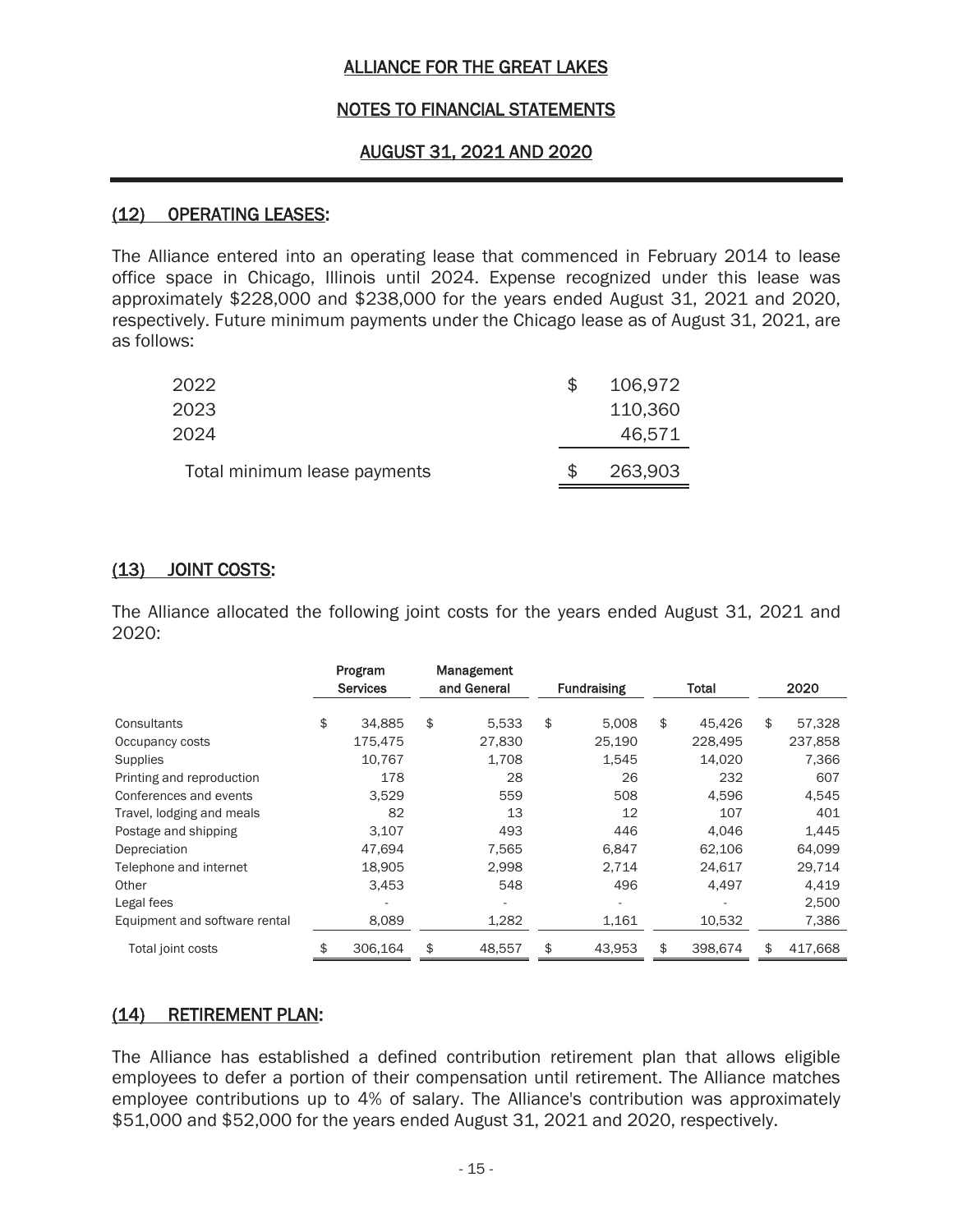# NOTES TO FINANCIAL STATEMENTS

# AUGUST 31, 2021 AND 2020

### (15) INCOME TAXES:

The Alliance is exempt from federal income taxes under Section  $501(c)(3)$  of the Internal Revenue Code and applicable state law. The Alliance files forms 990 in the U.S. federal jurisdiction and various states.

There were no unrecognized tax benefits identified or recorded as liabilities for the years ended August 31, 2021 and 2020. The Alliance is generally no longer subject to examination by the Internal Revenue Service for years before 2018.

Management periodically reviews its tax positions and has determined that there are no material uncertain tax positions that require recognition in the financial statements.

# (16) CONCENTRATIONS OF CREDIT RISK:

Financial instruments, which potentially subject the Alliance to concentrations of credit risk, consist principally of cash and receivables. Management believes the Alliance has negligible exposure to any significant credit risk on cash and receivables.

The Alliance maintains its cash in bank deposit accounts, which at times, may exceed federally insured limits. The Alliance has not experienced any losses in such accounts.

Receivables from four foundations and other entities represent approximately 75% of total receivables as of August 31, 2021. Receivables from four foundations and other entities represent approximately 86% of total receivables as of August 31, 2020. The Alliance has not experienced significant losses from these organizations.